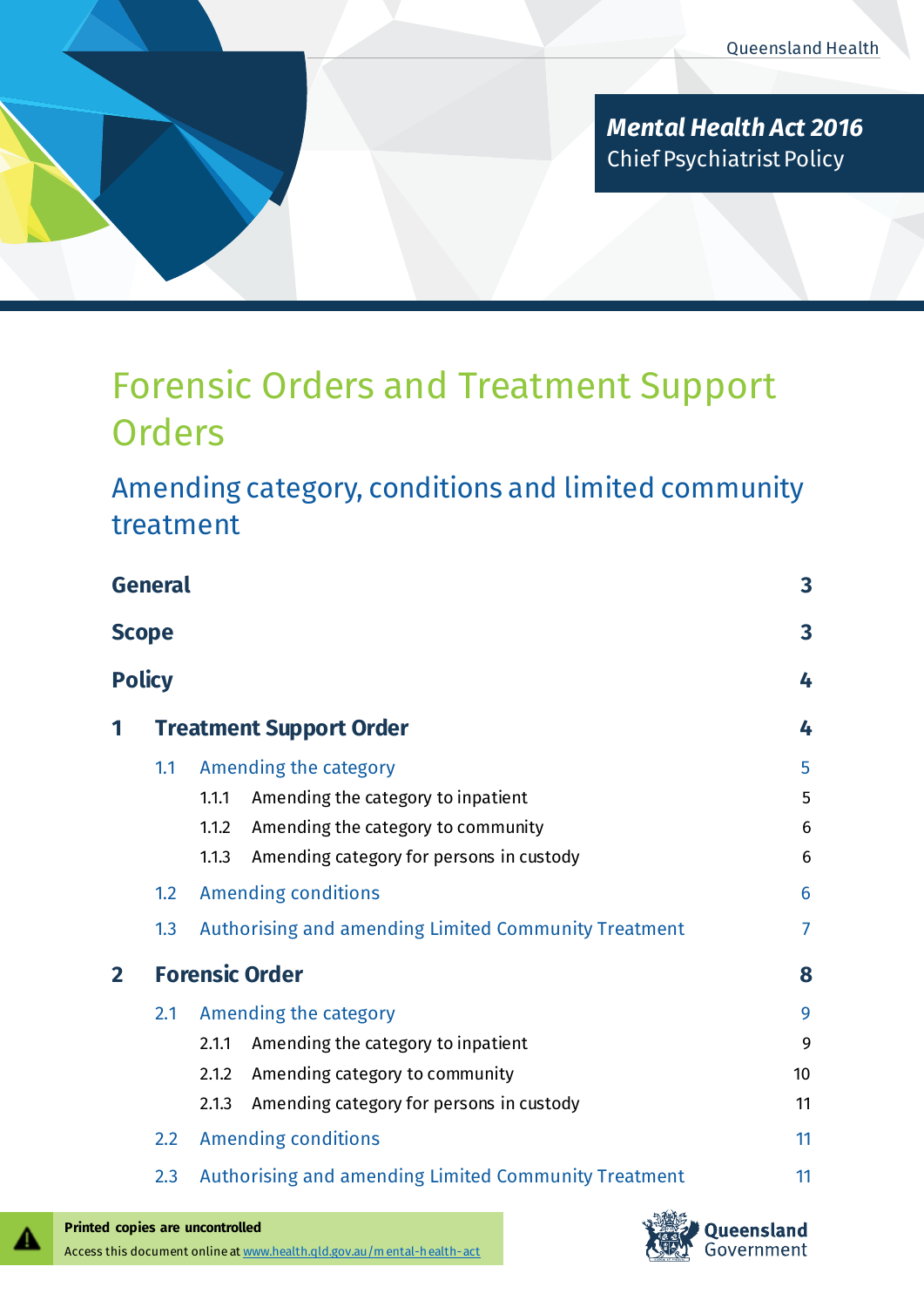| $\mathbf{3}$ | <b>Forensic Order (Criminal Code)</b>          | 12 |
|--------------|------------------------------------------------|----|
| 4            | <b>Mental Health Court decisions</b>           | 14 |
|              | <b>Ending of a Treatment Authority</b><br>4.1  | 14 |
| 5            | <b>Mental Health Review Tribunal decisions</b> | 15 |
| 6            | <b>Documentation requirements</b>              | 15 |
|              | <b>Further information</b>                     | 16 |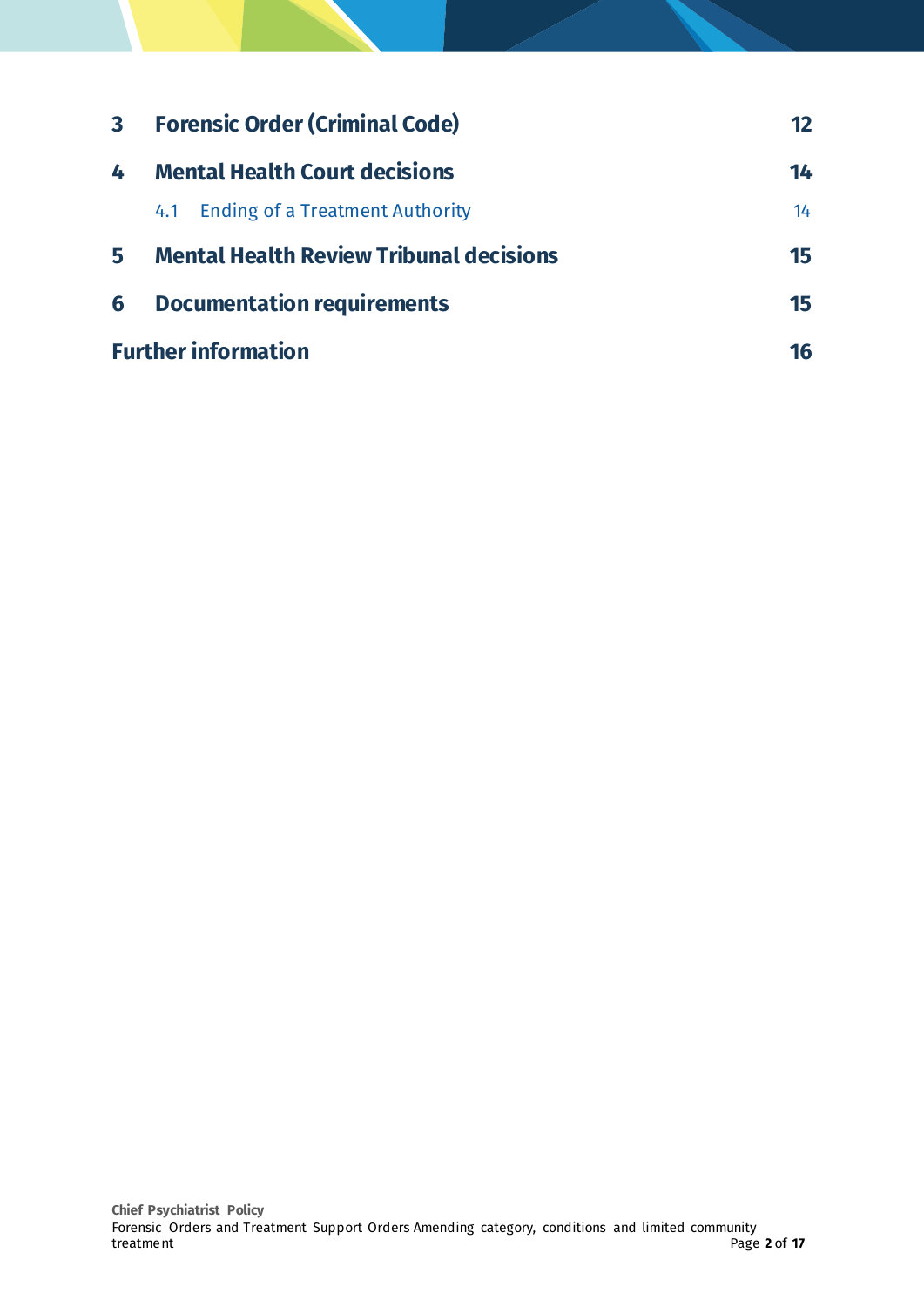## <span id="page-2-0"></span>**General**

The *Mental Health Act 2016* (the Act), outlines a number of factors that an authorised doctor **must** have regard to, in making a decision to amend the category, conditions or the Limited Community Treatment (LCT) of a patient on a Forensic Order or Treatment Support Order.

Decisions about amending the LCT, category or conditions of an order **must** consider, amongst other things, the relevant circumstances of the patient.

LCT for patients' subject to a Forensic Order (Criminal Code) **must** be approved by the Chief Psychiatrist.

### **Key points**

**Relevant circumstances,** of a person, means each of the following:

- the person's mental state and psychiatric history,
- any intellectual disability of the person,
- the person's social circumstances, including, for example, family and social support,
- the person's response to treatment and care and the person's willingness to receive appropriate treatment and care, and
- if relevant, the person's response to previous treatment in the community.

# <span id="page-2-1"></span>**Scope**

This policy is mandatory for all authorised mental health services (AMHSs). An authorised doctor, authorised mental health practitioner, AMHS administrator, or other person performing a function or exercising a power under the Act **must** comply with this policy.

Staff should work collaboratively and in partnership with individuals in their care to ensure their unique-age related, cultural and spiritual, gender-related, religious and communication needs are recognised, respected and followed to the greatest extent practicable. This should include the timely involvement of appropriate local supports and a recovery-oriented focus.

This policy should be read in conjunction with the *Chief Psychiatrist Policy Treatment and care of patients subject to a Treatment Support or Forensic Order or other identified higher risk patients.*

This policy **must** be implemented in a way that is consistent with the objects and principles of the Act.

**This policy is issued under section 305 of the** *Mental Health Act 2016*

#### **Dr John Reilly Chief Psychiatrist, Queensland Health**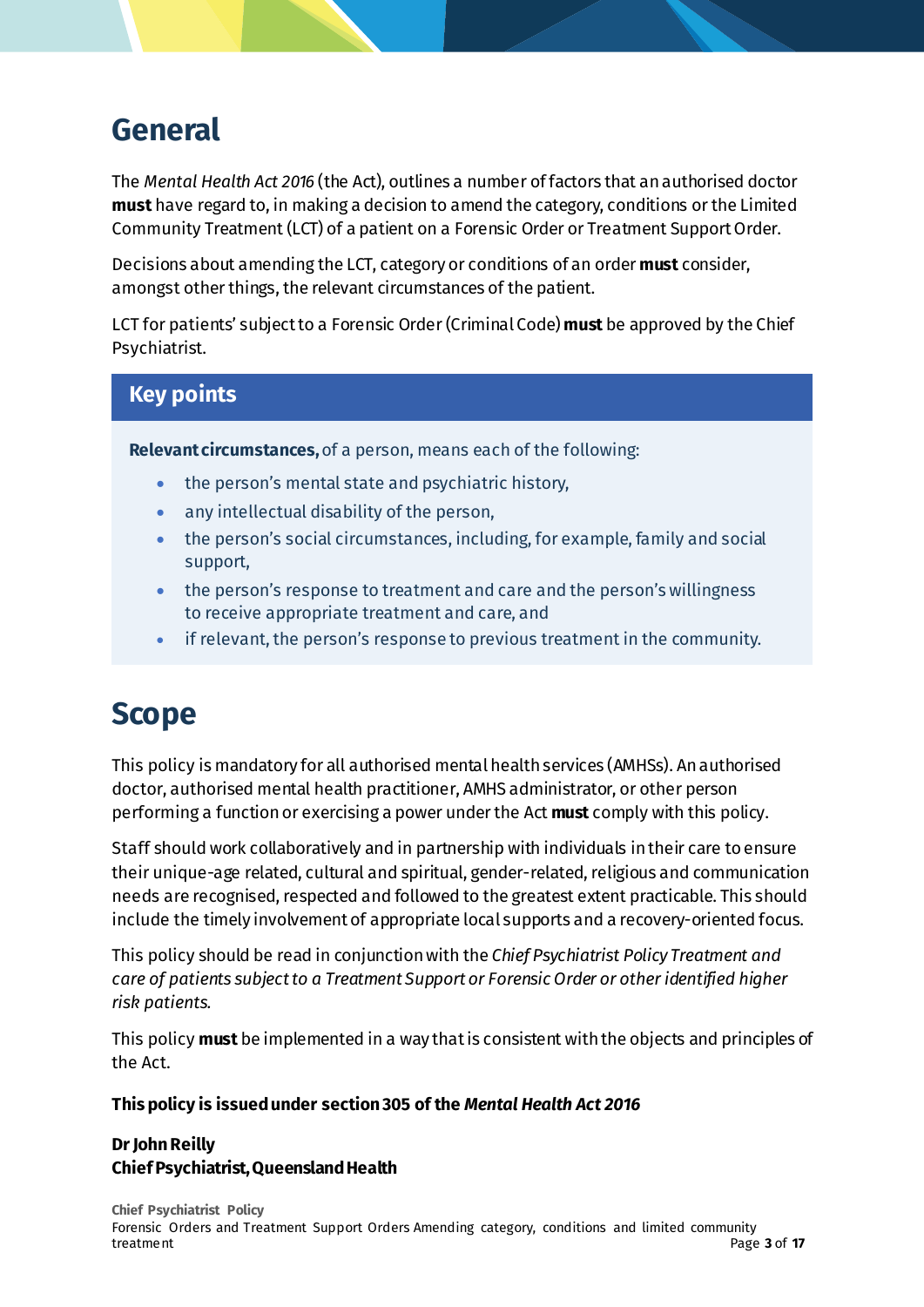# <span id="page-3-0"></span>**Policy**

### <span id="page-3-1"></span>**1 Treatment Support Order**

A Treatment Support Order can be made by the Mental Health Court following a finding that a person was of unsound mind at the time of an alleged offence or is unfit for trial. The court makes the order if it considers that a Treatment Support Order, not a Forensic Order, is necessary to protect the safety of the community (see section 2 - Forensic Order).

A Treatment Support Order may also be made by the Mental Health Review Tribunal (Tribunal) where the Tribunal has revoked a Forensic Order for the person.

The category of a Treatment Support Order must be a community category, unless it is necessary for the person to be an inpatient as a result of their treatment and care needs or to protect the safety of the person or others.

At the first appointment with the patient after a Treatment Support Order has been made, the authorised doctor **must** complete the *Order/Authority Amendment* form and follow the practices outlined below.

Any amendment by an authorised doctor **must not**:

- change a condition decided by the Mental Health Court (or Tribunal), or
- reduce the extent of treatment in the community contrary to a decision of the Court or Tribunal. Exceptions apply, see section 1.1.1 – Amending the category to inpatient.

Court and Tribunal decisions are recorded in CIMHA and should be checked prior to any amendment.

### **Key points**

An authorised doctor can only amend a Treatment Support Order if the authorised doctor is satisfied that the amendment is appropriate having regard to:

- the relevant circumstances of the patient, and
- the nature of the relevant unlawful act and the period of time that has passed since the act happened, and
- for an amendment to increase LCT, the purpose of LCT.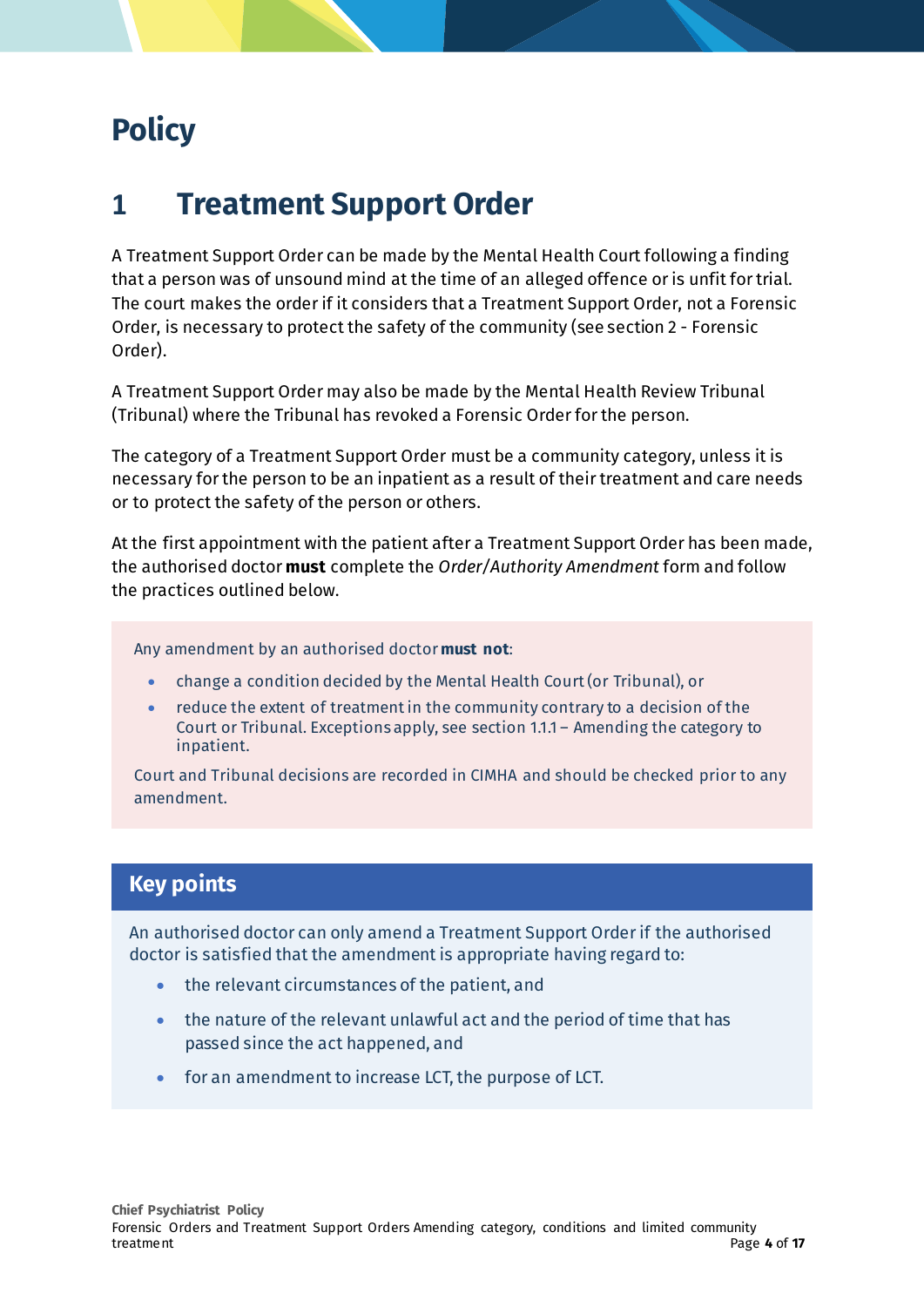Consideration of victim issues should be included when planning amendments to a Treatment Support Order e.g. changing the place at which a patient resides that may bring them into contact with a victim.

The Act supports victims through Information Notice provisions which enable eligible victims to receive specific information about the patient that is relevant to their safety and wellbeing. Information Notices are recorded in CIMHA. In most cases, the existence of an Information Notice and/or the identity of the relevant victim must remain confidential from the patient.

The Queensland Health Victim Support Service (QHVSS) can provide information and advice about management of known victim issues.

> **Queensland Health Victim Support Service** Website[: www.health.qld.gov.au/qhvss](http://www.health.qld.gov.au/qhvss) Email[: victim.support@health.qld.gov.au](mailto:victim.support@health.qld.gov.au) | Phone: 1800 208 005

### <span id="page-4-0"></span>1.1 Amending the category

### <span id="page-4-1"></span>1.1.1 Amending the category to inpatient

The authorised doctor can **only** change the category of a Treatment Support Order from community to inpatient if:

- the Court or Tribunal has decided that an authorised doctor may amend the Treatment Support Order to change the category, and
- the authorised doctor considers, having regard to the relevant circumstances of the patient, that one (1) or more of the following cannot reasonably be met under a community category:
	- o the patient's treatment and care needs
	- o the safety and welfare of the patient
	- o the safety of others.

If the Treatment Support Order is community category and the Court or Tribunal has determined that the extent of treatment in the community **cannot** be reduced, the following additional considerations and requirements apply:

- the category can only be amended if the authorised doctor reasonably believes there has been:
	- o a material change in the person's mental state, and
	- o the patient requires urgent treatment and care as an inpatient
- if the category is amended to inpatient, the AMHS administrator **must** provide a copy of the *Order/Authority Amendment* to the Tribunal as soon as practicable, and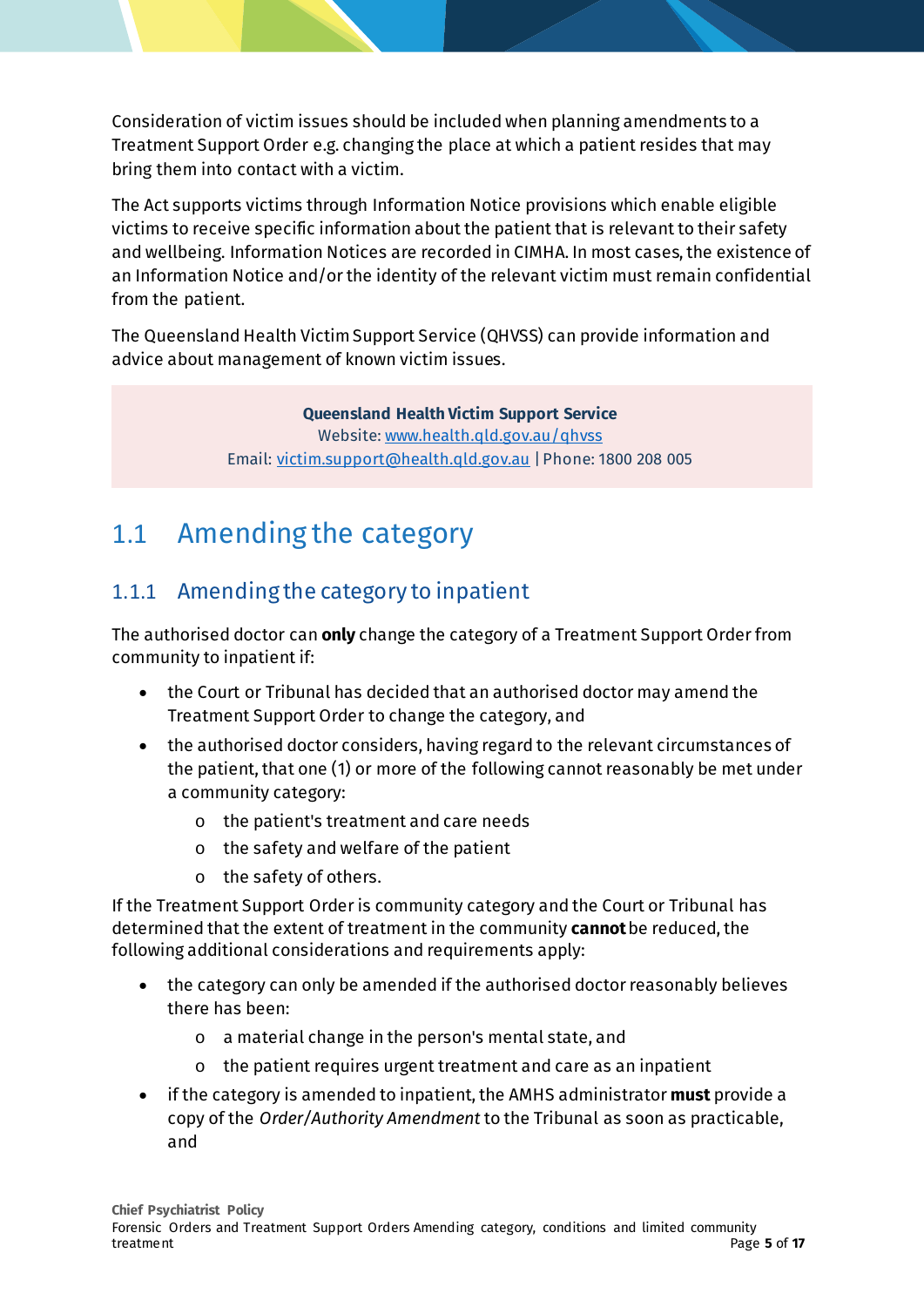• the Tribunal **must** conduct a review of the Treatment Support Order within **fourteen (14) days** of receiving the notice.

If the Treatment Support Order is subsequently amended back to a community category before the Tribunal review occurs, the AMHS administrator **must** notify the Tribunal by providing a copy of the *Order/Authority Amendment* as soon as practicable. The Tribunal is then not required to conduct the review.

The authorised doctor **must**tell the patient and their support person/s of their decision and explain its effects.

#### <span id="page-5-0"></span>1.1.2 Amending the category to community

The authorised doctor **must** provide the patient and their support person/s with an explanation and written information about the patient's treatment under the community category, in particular:

- any treatment and care to be provided to the patient (e.g. fortnightly home visit, monthly appointment with authorised doctor), and
- the patient's obligations while receiving treatment under the community category (e.g. to take prescribed medication).

#### <span id="page-5-1"></span>1.1.3 Amending category for persons in custody

Where a person is in custody and is or becomes subject to a Treatment Support Order, the category of the order **must** be community if the person is to remain in their place of custody. If the category of the order is inpatient, the person must be transferred to an inpatient unit of an AMHS under the classified patient provisions. See *Chief Psychiatrist Policy Classified Patients*.

### <span id="page-5-2"></span>1.2 Amending conditions

An authorised doctor **must not** change a condition decided by the Court or Tribunal.

The authorised doctor **must**tell the person and their support person/s of their decision and explain the effect of the decision.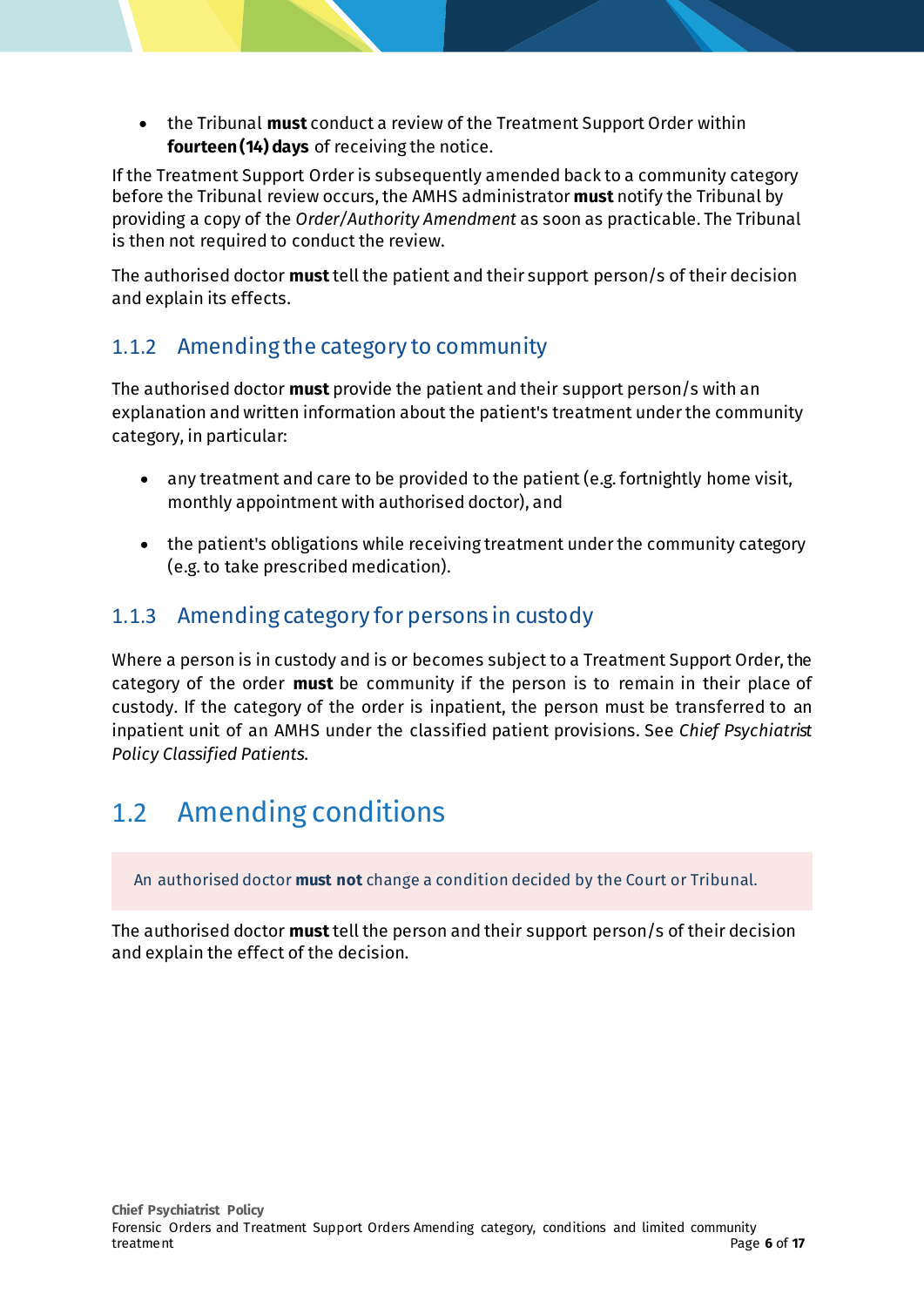## <span id="page-6-0"></span>1.3 Authorising and amending Limited Community **Treatment**

If Limited Community Treatment (LCT) is authorised or amended, the authorised doctor **must** state:

- the type of LCT i.e. on grounds, off grounds or overnight, and whether the patient is to be escorted or supervised.
- the conditions of LCT
- the actions to be taken if the patient does not comply with conditions
- the duration of the LCT (Note that overnight leave cannot be more than **seven (7)** consecutive nights), and
- the duration of the authorisation.

The authorised doctor **must** provide the patient and their support person/s with written explanation and information about the patient's LCT, in particular:

- any treatment and care to be provided to the patient (e.g. fortnightly home visit, monthly appointment with authorised doctor), and
- the patient's obligations while receiving LCT (e.g. to take prescribed medication).

The information only needs to be provided once for each type of LCT (e.g. if the patient is authorised to have day leave for three days in the week, the information is to be given prior to the first day leave and not on each subsequent day leave).

Written information is not required to be given if the patient is only authorised to have escorted LCT, however the authorised doctor should still provide an explanation of the LCT being accessed.

If the patient accesses LCT under the authorisation, the details **must** be recorded on a *Limited Community Treatment (LCT) Access and Return* form. Completed forms **must** be uploaded to CIMHA.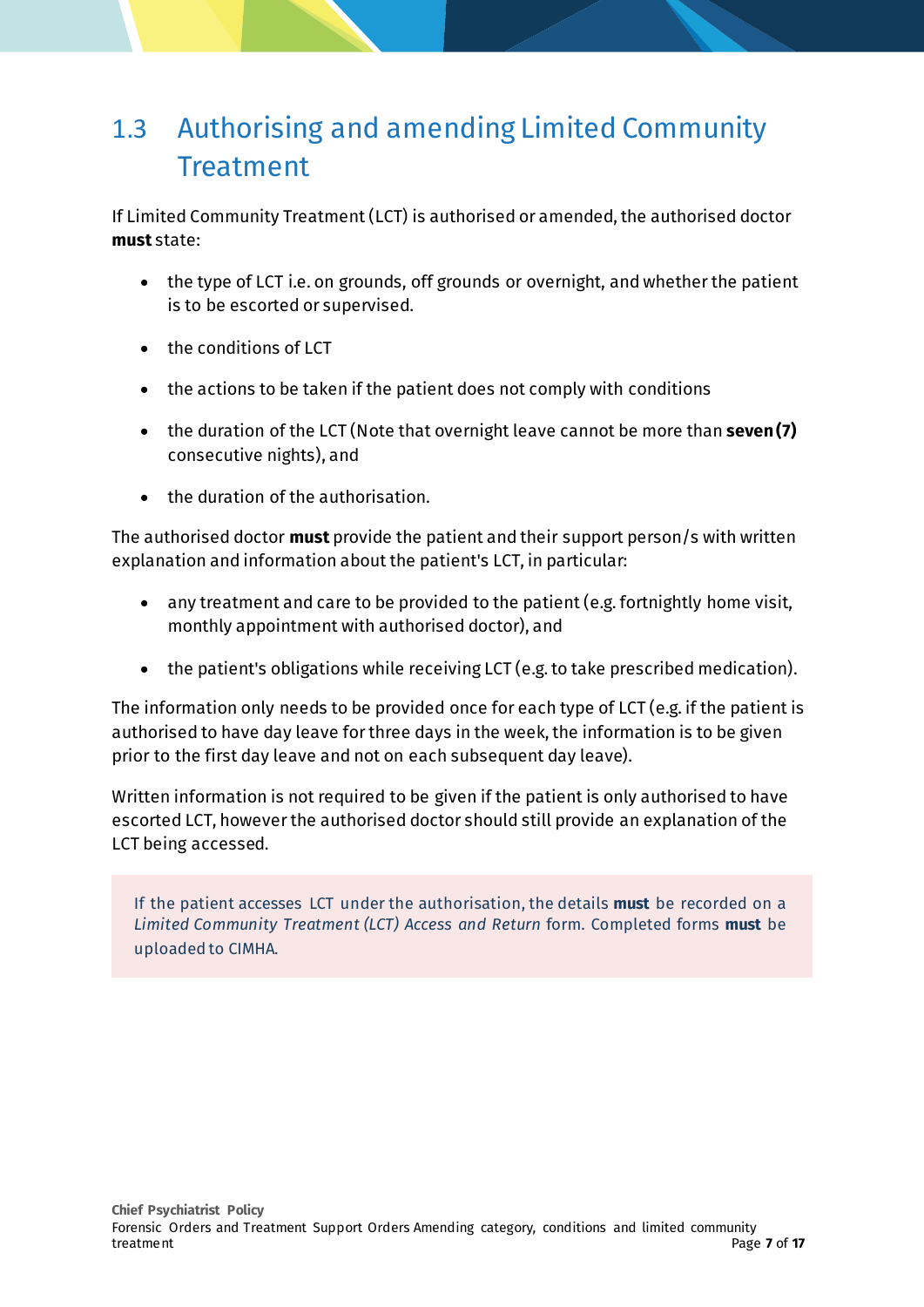## <span id="page-7-0"></span>**2 Forensic Order**

If the Mental Health Court finds a person is of unsound mind at the time of an alleged offence or is unfit for trial, the court must make a Forensic Order if it considers the Order is necessary to protect the safety of the community.

The court also determines the Order type:

- **a Forensic Order (Mental Health)** is made if the person's unsoundness of mind or unfitness for trial is due to a mental condition other than an intellectual disability, or if the person has a dual disability (a mental illness and an intellectual disability) and needs involuntary treatment and care for mental illness as well as care for the person's intellectual disability.
- **a Forensic Order (Disability)** is made if the person's unsoundness of mind or unfitness for trial is due to an intellectual disability and the person needs care for the person's intellectual disability but does not need treatment and care for mental illness.

In addition, the court must decide if the patient requires treatment as an inpatient of an authorised mental health service or if the person can reside in the community. The court may decide the category is community only if there is not an unacceptable risk to the safety of the community because of the person's mental condition.

In a small number of cases, a person may be receiving treatment under both a Forensic Order (disability) and a Forensic Order (mental health) to ensure their needs are met for each condition.

The following requirements apply to both Forensic Order (Disability) and Forensic Order (Mental Health). Special requirements apply to a patient subject to a Forensic Order (Criminal Code) (see section 3).

At the first appointment with the patient after a Forensic Order has been made, the authorised doctor **must** complete the *Order/Authority Amendment* and follow the practices outlined below.

Any amendment by an authorised doctor **must not**:

- Change a condition decided by the Mental Health Court or Tribunal; or
- Reduce the extent of treatment in the community contrary to a decision of the Court or Tribunal. Exceptions apply, see section 2.1.1 – Amending the category to inpatient.

Court and Tribunal decisions are recorded in CIMHA and should be checked prior to any amendment.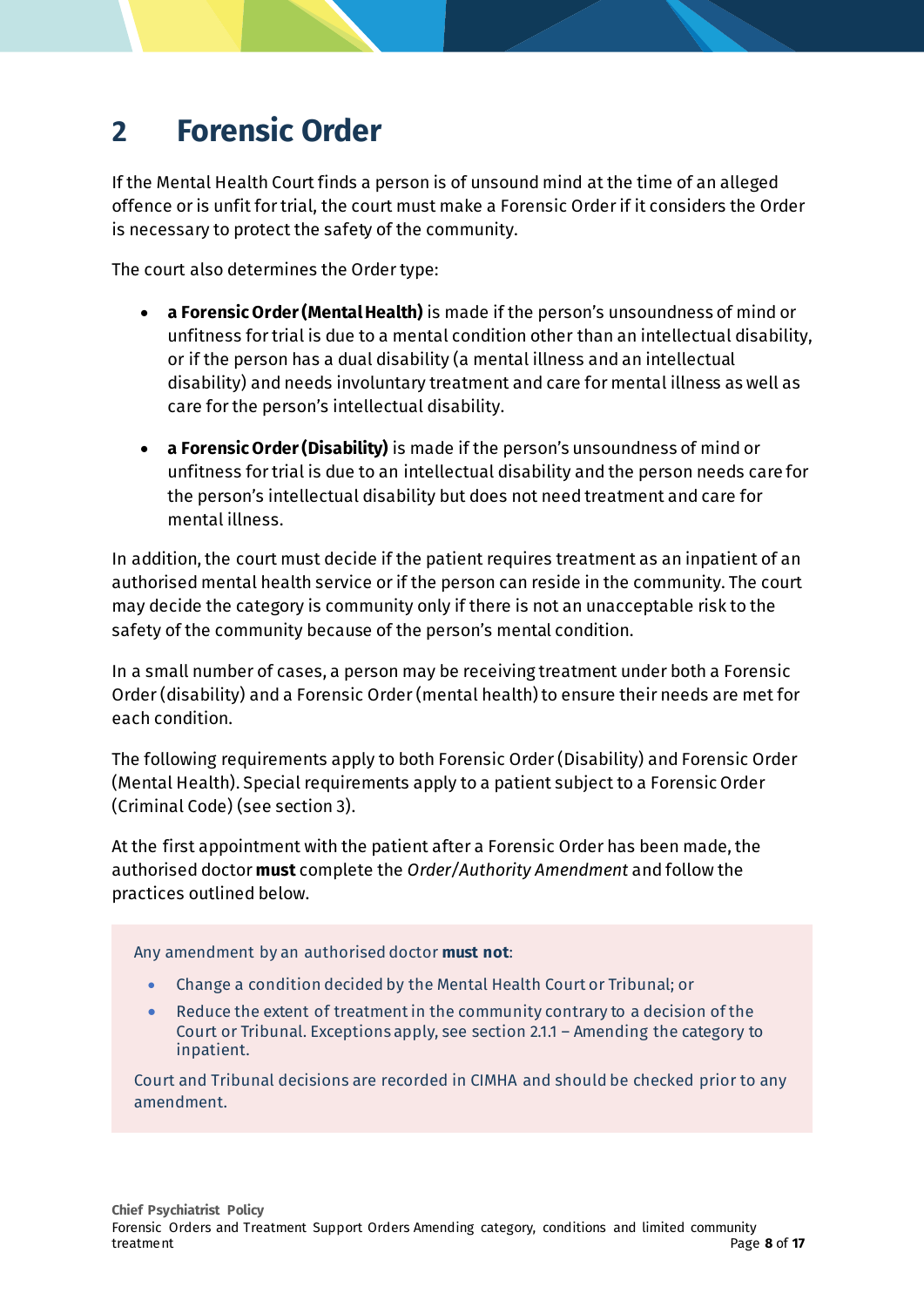#### **Key points**

An authorised doctor can only increase the extent of community treatment by way of amendment to a Forensic Order if the authorised doctor is satisfied that there is not an unacceptable risk to the safety of the community, because of the person's mental condition, having regard to:

- the relevant circumstances of the patient, and
- the nature of the relevant unlawful act and the period of time that has passed since the act happened, and
- for an amendment to increase LCT, the purpose of LCT, and
- potential impacts for victims.

Consideration of victim issues should be included when planning amendments to a Forensic Order. For example, changing the place at which a patient resides that may bring them into contact with the victim.

The Act supports victims through Information Notice provisions which enable eligible victims to receive specific information about the patient that is relevant to their safety and wellbeing. Information Notices are recorded in CIMHA. In most cases, the existence of an Information Notice and/or the identity of the relevant victim **must**remain confidential from the patient.

The Queensland Health Victim Support Service can provide information and advice about management of known victim issues.

> **Queensland Health Victim Support Service** Website[: www.health.qld.gov.au/qhvss](http://www.health.qld.gov.au/qhvss) Email[: victim.support@health.qld.gov.au](mailto:victim.support@health.qld.gov.au) | Phone: 1800 208 005

### <span id="page-8-0"></span>2.1 Amending the category

#### <span id="page-8-1"></span>2.1.1 Amending the category to inpatient

The authorised doctor can **only** change the category of a Forensic Order from community to inpatient if:

• the Court or Tribunal has decided that an authorised doctor may amend the Forensic Order to change the category.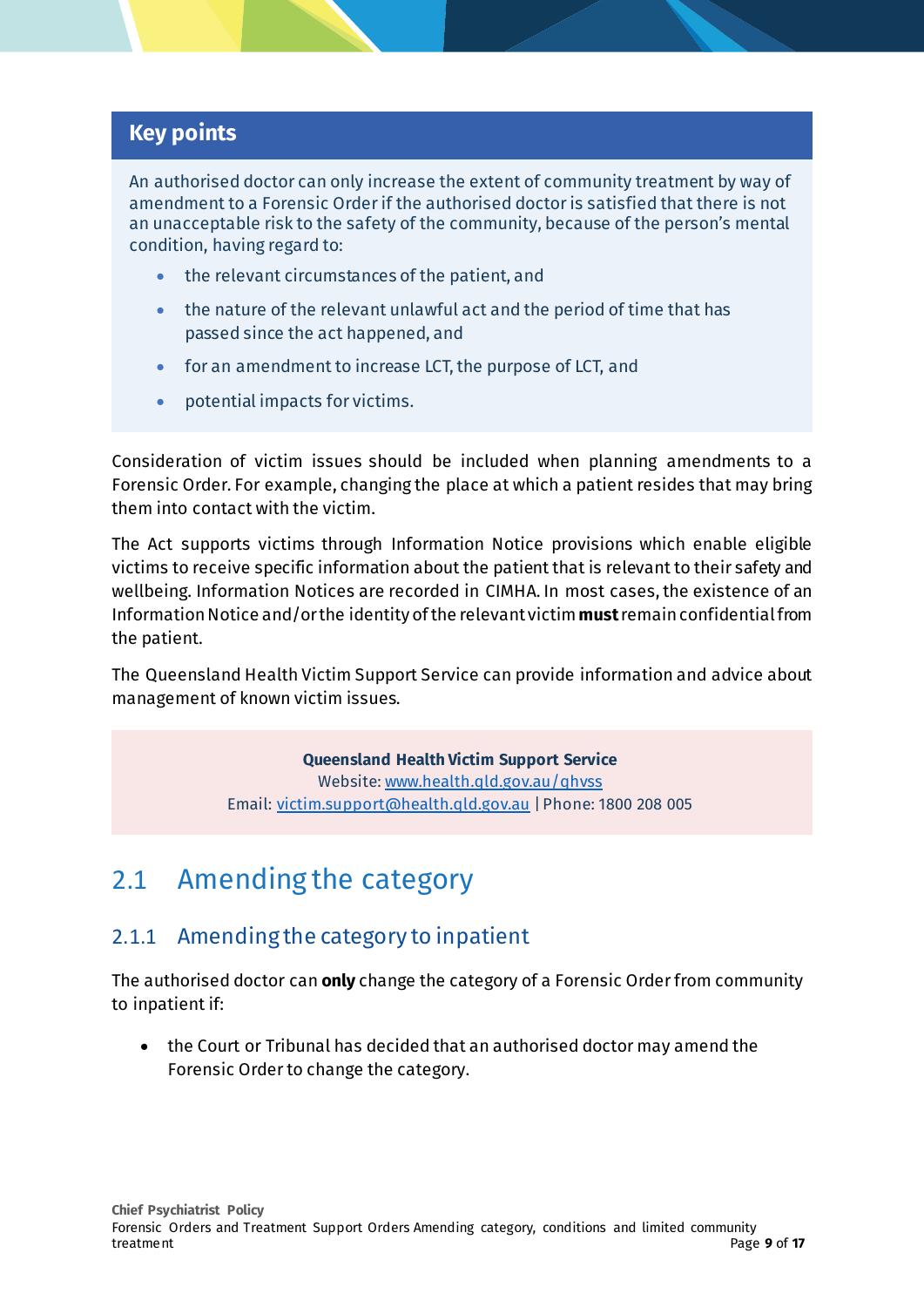If the Forensic Order is community category and the Court or Tribunal has determined that the extent of treatment in the community **cannot** be reduced, the following **additional** considerations and requirements apply:

- the category can **only** be amended if the authorised doctor reasonably believes there has been:
	- o a material change in the person's mental state, and
	- $\circ$  the patient requires urgent treatment and care as an inpatient
- If the category is amended to inpatient, the AMHS administrator **must** provide a copy of the *Order/Authority Amendment* to the Tribunal as soon as practicable, and
- the Tribunal **must** conduct a review of the Forensic Order within **twenty-one (21) days** of receiving the notice.

If the Forensic Order is subsequently amended back to a community category before the Tribunal review occurs, the AMHS Administrator **must** notify the Tribunal by providing a copy of the *Order/Authority Amendment* as soon as practicable. The Tribunal is then not required to conduct the review.

The authorised doctor **must**tell the patient and their support person/s of their decision and explain its effects.

### <span id="page-9-0"></span>2.1.2 Amending category to community

The authorised doctor may change the category of the Forensic Order from inpatient to community only if:

- The authorised doctor is satisfied that there is not an unacceptable risk to the safety of the community because of the patient's mental condition, including the risk of serious harm to other persons and property, and
- The amendment is not contrary to a decision of the Mental Health Court or the Tribunal.

The authorised doctor **must** provide the patient and their support person/s with an explanation and written information about the patient's treatment under the community category, in particular:

- any treatment and care to be provided to the patient (e.g. fortnightly home visit, monthly appointment with authorised doctor) and
- the patient's obligations while receiving treatment in the community (e.g. to take prescribed medication).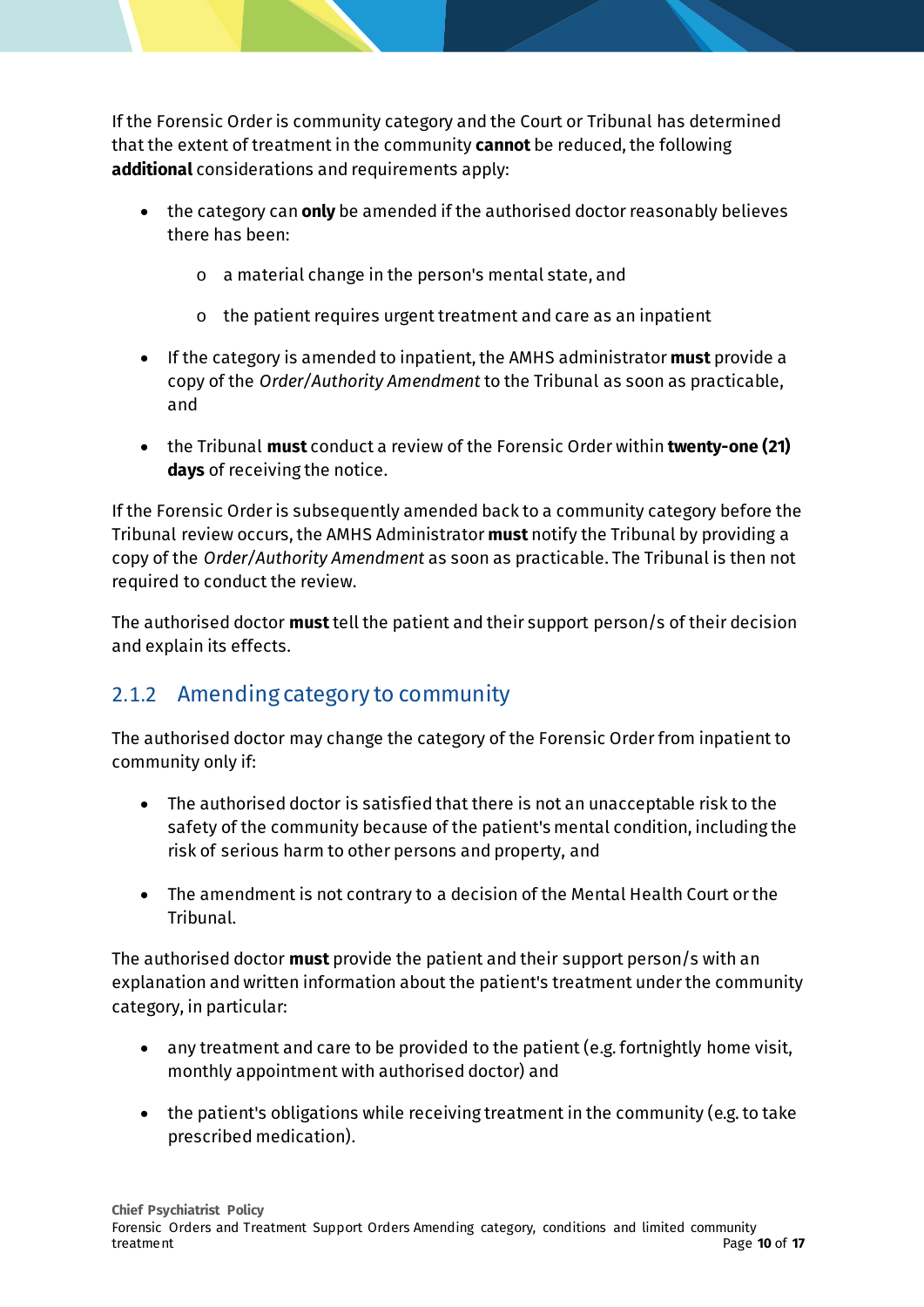#### <span id="page-10-0"></span>2.1.3 Amending category for persons in custody

Where a person is in custody and is or becomes subject to a Forensic Order, the category of the order **must** be community if the person is to remain in their place of custody. If the category of the order is inpatient, the person must be transferred to an inpatient unit of an AMHS under the classified patient provisions. See Chief Psychiatrist Policy Classified Patients.

### <span id="page-10-1"></span>2.2 Amending conditions

An authorised doctor **must not** change a condition decided by the Court or Tribunal.

The authorised doctor **must** tell the person and their support person/s of their decision and explain the effect of the decision.

## <span id="page-10-2"></span>2.3 Authorising and amending Limited Community Treatment

An authorised doctor can only authorise LCT if it is approved by the Court or Tribunal.

If LCT is authorised or amended, the authorised doctor **must** state:

- the type of LCT i.e. on grounds, off grounds or overnight, and whether the patient is to be escorted (i.e. with a health service employee) or supervised (i.e. in the company of a person nominated by the authorised doctor),
- the conditions of limited community treatment,
- the actions to be taken if the patient does not comply with conditions,
- the duration of the LCT (Note that overnight leave cannot be more than **seven (7)** consecutive nights), and
- the duration of the authorisation.

The *Order/Authority Amendment* form **must** be verified by someone external to the treating team, as nominated by the AMHS Administrator.

The external person **must** complete **item 8** of the *Order/Authority Amendment* form, to verify that the LCT is consistent with the approval given by the Court or Tribunal.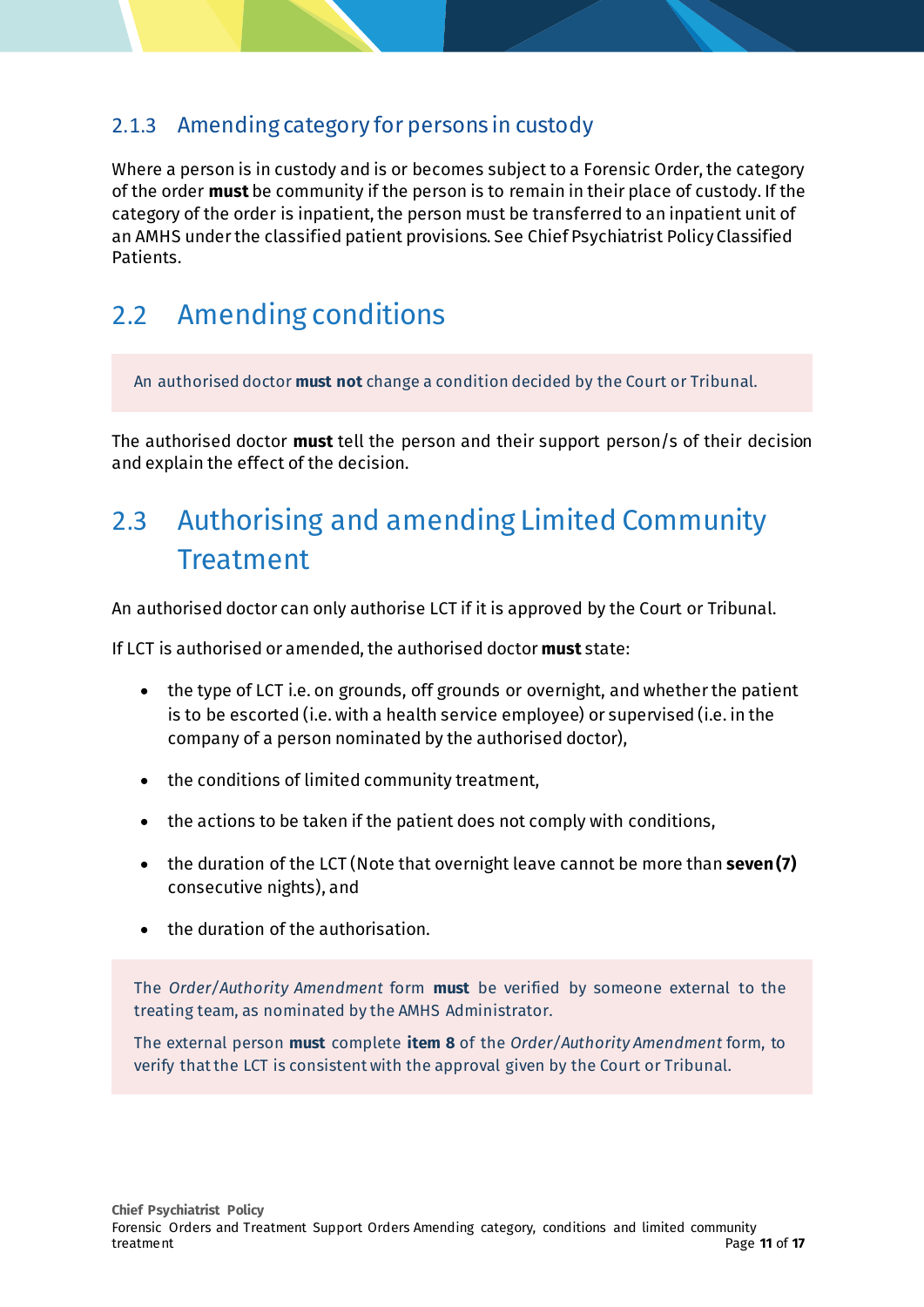The authorised doctor **must** provide the patient and their support person/s with written explanation and information about the patient's LCT, in particular:

- any treatment and care to be provided to the patient (e.g. fortnightly home visit, monthly appointment with authorised doctor), and
- the patient's obligations while receiving limited community treatment (e.g. to take prescribed medication).

The information only needs to be provided once for each type of LCT (e.g. if the patient is authorised to have day leave for three days in the week, the information is to be given prior to the first day leave and not on each subsequent day leave).

Written information is not required to be given if the patient is only authorised to have escorted LCT, however the authorised doctor should still provide an explanation of the LCT being accessed.

If the patient accesses LCT under the authorisation, the details must be recorded on a *Limited Community Treatment (LCT) Access and Return* form. Completed forms **must** be uploaded to CIMHA.

# <span id="page-11-0"></span>**3 Forensic Order (Criminal Code)**

A Forensic Order (Criminal Code) is an order made by the Supreme or District Court that has not yet been reviewed by the Tribunal.

The Tribunal is required to undertake the initial review within **twenty-one (21) days** of being notified of a patient subject to a Forensic Order (Criminal Code). The purpose of the review is to determine if the order will be Forensic Order (mental health) or Forensic Order (disability).

Subject to the Chief Psychiatrist's written approval, an authorised doctor may authorise, revoke or change the nature and extent of limited community treatment for a patient subject to a Forensic Order (Criminal Code).

The Chief Psychiatrist's approval is sought by completing the *Chief Psychiatrist Approval - Temporary Absences and Limited Community Treatment for Particular Patients* form.

This form must be completed electronically in CIMHA or, if this is not possible, completed in hard copy and uploaded to CIMHA.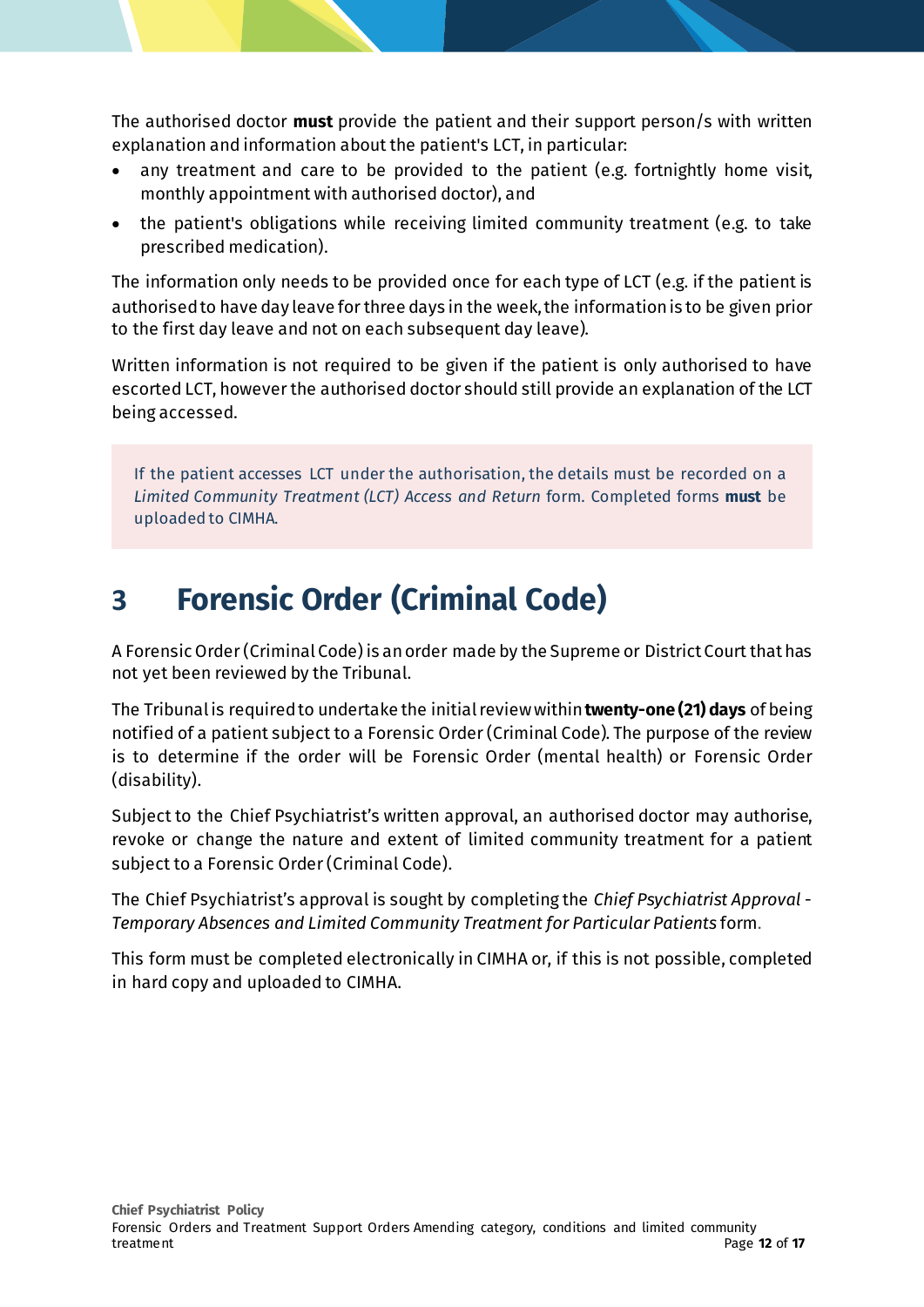#### **Key points**

If the Chief Psychiatrist's written approval is received, an authorised doctor may authorise or amend LCT if satisfied that the amendment is appropriate having regard to:

- the relevant circumstances of the patient,
- the nature of the relevant unlawful act and the period of time that has passed since the act happened, and
- the purpose of the LCT.

An authorised doctor can only authorise or change the nature and extent of LCT if satisfied that there is not an unacceptable risk to the safety of the community because of the patient's mental condition, including the risk of serious harm to other persons and property.

If LCT is authorised or amended, the authorised doctor **must** state:

- the type of LCT i.e. on grounds, off grounds or overnight, and whether the patient is to be escorted or supervised,
- the conditions of limited community treatment,
- the actions to be taken if the patient does not comply with conditions,
- the duration of the limited community treatment (Note that overnight leave cannot be more than **seven (7)** consecutive nights), and
- the duration of the authorisation.

The *Order/Authority Amendment* form **must** be verified by someone external to the treating team, as nominated by the AMHS Administrator.

The external person **must** complete **item 8** of the *Order/Authority Amendment* form, to verify that the LCT is consistent with the approval given by the Chief Psychiatrist.

The authorised doctor **must** provide the patient and their support person/s with written explanation and information about the patient's LCT, in particular:

- any treatment and care to be provided to the patient (e.g. fortnightly home visit, monthly appointment with authorised doctor), and
- the patient's obligations while receiving limited community treatment (e.g. to take prescribed medication).

The information only needs to be provided once for each type of LCT (e.g. if the patient is authorised to have day leave for three days in the week, the information is to be given prior to the first day leave and not on each subsequent day leave).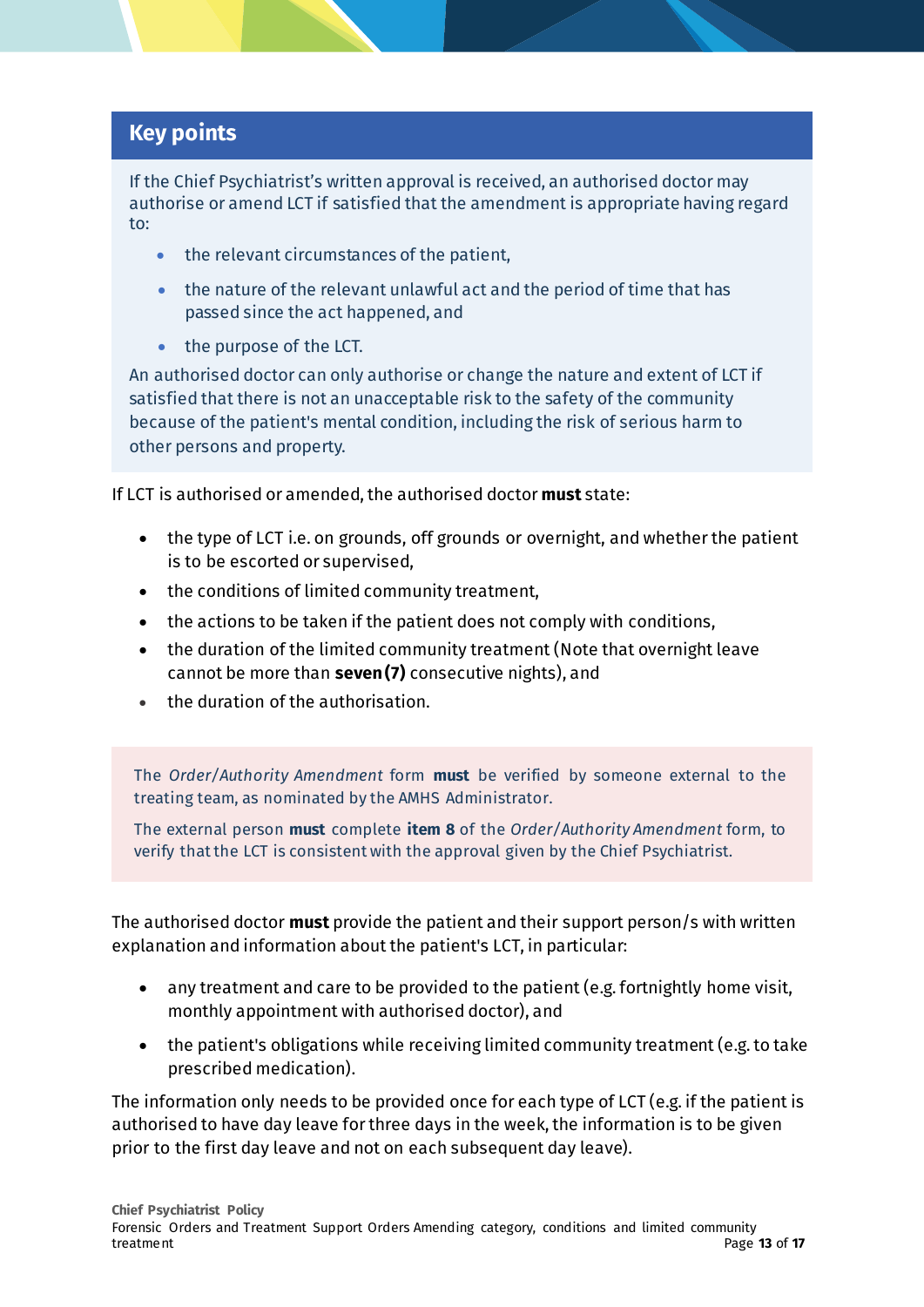Written information is not required to be given if the patient is only authorised to have escorted LCT, however the authorised doctor should still provide an explanation of the LCT being accessed.

If the patient accesses LCT under the authorisation, the details must be recorded on a *Limited Community Treatment (LCT) Access and Return* form. Completed forms **must** be uploaded to CIMHA.

The LCT under the Forensic Order(Criminal Code) ends on the day the Tribunal determines the making of a Forensic Order(mental health) or Forensic Order(disability).

## <span id="page-13-0"></span>**4 Mental Health Court decisions**

In circumstances where a person subject to a Treatment Support Order or Forensic Order is charged with new offences and the matter is heard by the Mental Health Court, the Court may:

- amend the existing order to include the new charges, or
- revoke the existing order and make a new order.

The new order may be a Forensic Order or Treatment Support Order regardless of which order the person was on previously. Charges from the previous order may be either dismissed or included on the new order.

If there is an Information Notice relating to the person, the revocation (and replacement with a new order) or amendment of the Treatment Support Order or Forensic Order does not affect the continuation of the Information Notice.

### <span id="page-13-1"></span>4.1 Ending of a Treatment Authority

If the Mental Health Court makes a Forensic Order (Mental Health) or Treatment Support Order for a patient subject to an existing Treatment Authority, the Treatment Authority ends, see *Chief Psychiatrist Policy Treatment Authorities*.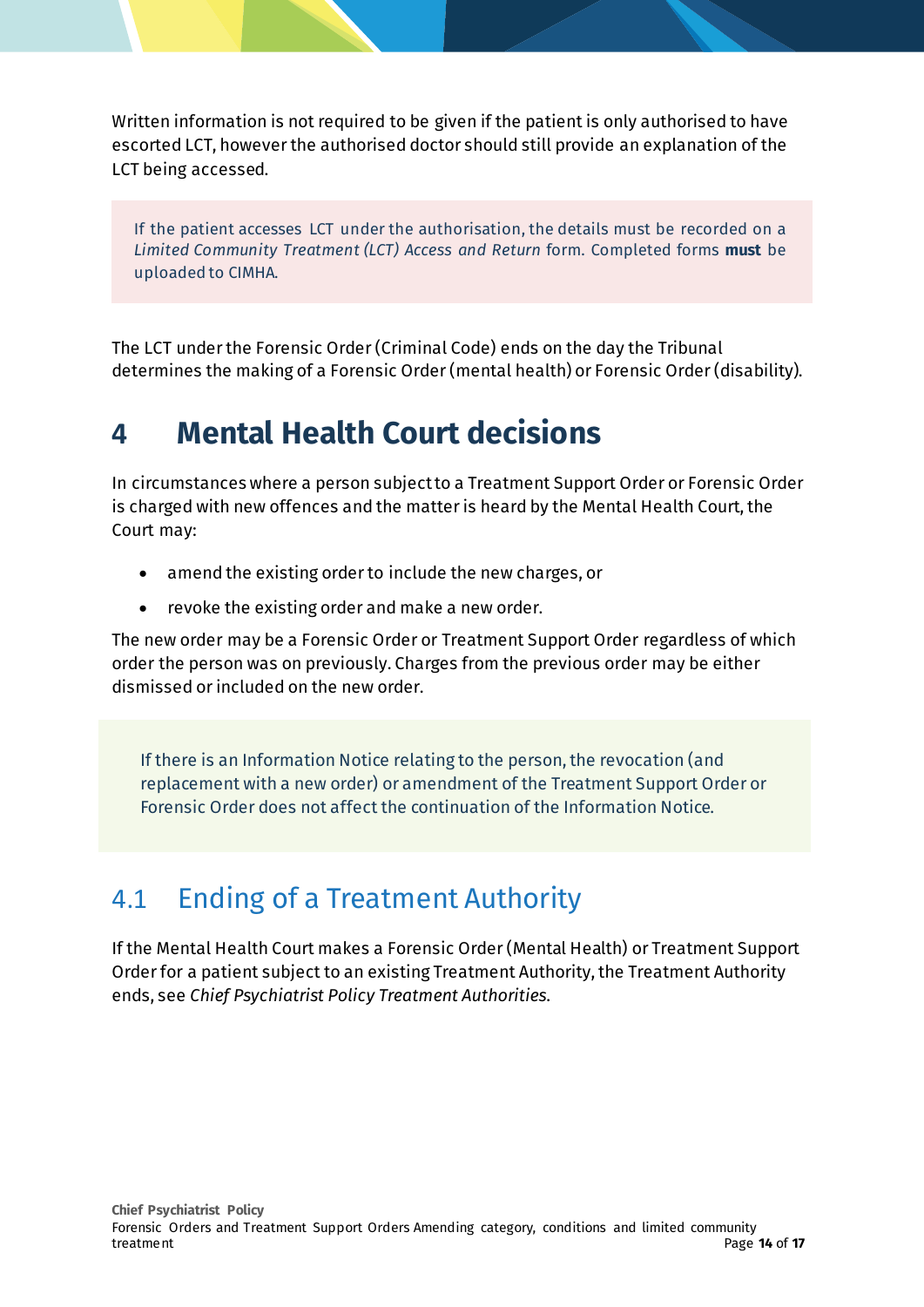## <span id="page-14-0"></span>**5 Mental Health Review Tribunal decisions**

If on review of a patient's Forensic Order or Treatment Support Order the Mental Health Review Tribunal considers that neither order is necessary, the Tribunal may:

- revoke the Forensic Order(provided that it is not during any non-revocation period set by the Court for the order) or Treatment Support Order and make no further order for the patient, or
- make a Treatment Authority for the patient, on the recommendation of an authorised psychiatrist.

See *Chief Psychiatrist Policy Treatment Authorities*.

### <span id="page-14-1"></span>**6 Documentation requirements**

#### **Key points**

Amendments made to the category, conditions or LCT of a Forensic Order or Treatment Support Order must be recorded on an *Order/Authority Amendment* form:

• The form must be completed electronically in CIMHA or, if this is not possible, in hard copy and uploaded to CIMHA.

Each time an amendment is made to an Order, the *Involuntary Patient and Voluntary High Risk Patient Summary* clinical note must be updated in CIMHA.

The authorised doctor is required to explain and provide written information to a patient who is to receive treatment in the community in particular:

- any treatment and care to be provided to the patient (e.g. fortnightly home visit, monthly appointment with authorised doctor), and
- the patient's obligations while receiving treatment under the community category (e.g. to take prescribed medication).

The AMHS Administrator **must** ensure appropriate arrangements are in place to provide patients and their support persons with information about treatment in the community. Written information may be provided in a range of ways. For example:

- for a patient undertaking LCT, providing the patient with a copy of the *Order/Authority Amendment* form which explains conditions and consequences for non-compliance, or
- for a patient whose category is changed to community, providing the patient with a copy of the Care Plan clinical note which makes provision for recording the treatment and care that is to be provided, as well as the patient's obligations in receiving treatment and care in the community.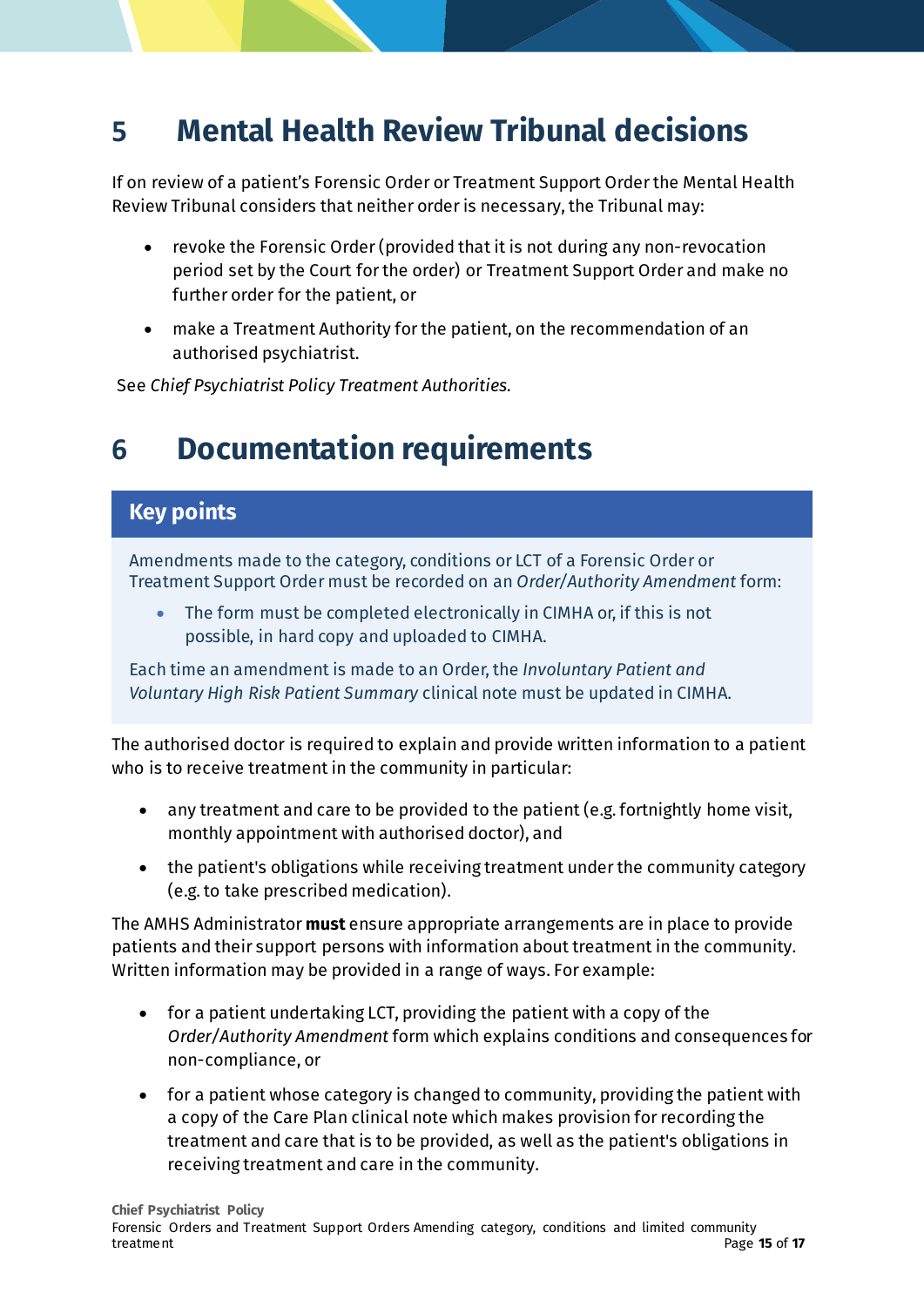# <span id="page-15-0"></span>**Further information**

#### **Definitions and abbreviations**

| <b>Term</b>           | <b>Definition</b>                                                                                                                                                                                                                                                                                                                                                                                                                |  |  |
|-----------------------|----------------------------------------------------------------------------------------------------------------------------------------------------------------------------------------------------------------------------------------------------------------------------------------------------------------------------------------------------------------------------------------------------------------------------------|--|--|
| <b>AMHS</b>           | Authorised mental health service - a health service, or part of a health<br>service, declared by the Chief Psychiatrist to be an authorised mental<br>health service. AMHSs include both public and private sector health<br>services. While treatment and care is provided to both voluntary and<br>involuntary patients, additional regulation applies under the Act for<br>persons subject to involuntary treatment and care. |  |  |
| <b>CIMHA</b>          | Consumer Integrated Mental Health and Addiction application-<br>the statewide clinical information system and designated<br>patient record for the Mental Health Act 2016                                                                                                                                                                                                                                                        |  |  |
| <b>Escorted LCT</b>   | Leave with a health service employee.                                                                                                                                                                                                                                                                                                                                                                                            |  |  |
| <b>LCT</b>            | Limited Community Treatment, including in the grounds and buildings<br>(other than an inpatient unit) of an authorised mental health service,<br>for a period of not more than 7 consecutive days, as authorised under<br>the Mental Health Act, 2016.                                                                                                                                                                           |  |  |
| Patient               | Defined in section 297 of the Act as:<br>an involuntary patient, or<br>a person receiving treatment and care for a mental illness in an<br>AMHS, other than as an involuntary patient, including a person<br>receiving treatment and care under an advance health directive or<br>with the consent of a personal guardian or attorney.                                                                                           |  |  |
| <b>Supervised LCT</b> | In the company of a person nominated by the authorised doctor                                                                                                                                                                                                                                                                                                                                                                    |  |  |